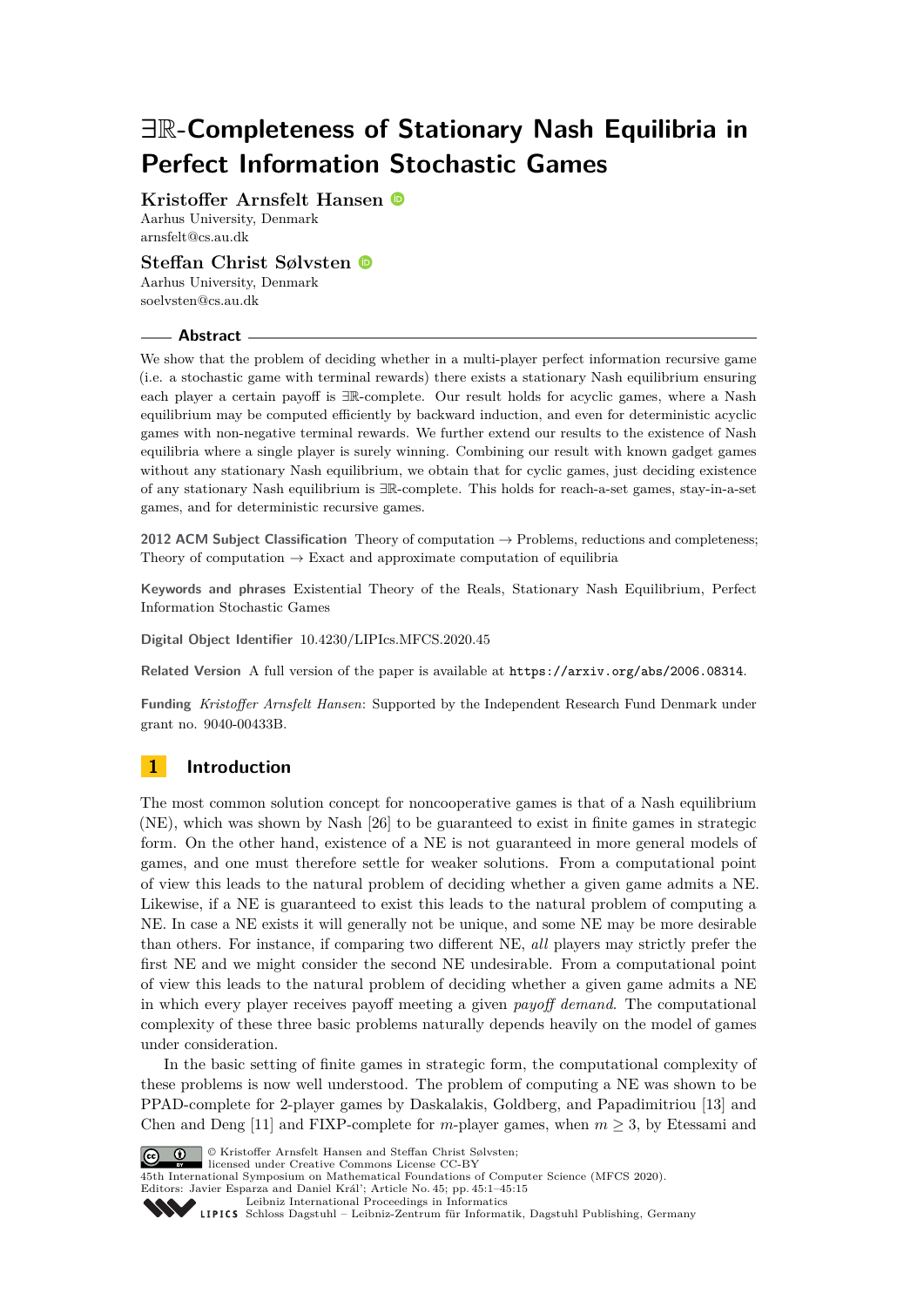#### **45:2 ∃**R**-Completeness of Stationary Nash Equilibria**

Yannakakis [\[15\]](#page-13-2). The problem of deciding existence of a NE meeting given payoff demands was shown to be NP-complete for 2-player games by Gilboa and Zemel [\[18\]](#page-14-2) and ∃R-complete for *m*-player games, when  $m > 3$ , by Garg et al. [\[17\]](#page-14-3).

Littman et al. [\[25\]](#page-14-4) studied the arguably much simpler case of two-player perfect information extensive form games, which we shall refer to simply as *tree games*. Here a NE is guaranteed to exist and may be computed efficiently by backward induction [\[34\]](#page-14-5). In this way one may in fact always find a pure NE. On the other hand, players are in general required to make probabilistic choices in order to ensure maximum possible payoff. While Littman et al. devise an efficient algorithm for computing the set of NE payoffs for *deterministic games*, they show that for two-player games with chance-nodes, it is NP-hard to decide existence of a NE meeting given payoff demands. One may for two-player games also prove NP-membership of this problem, thereby settling its complexity.

A more general setting where backward induction also show existence and efficient computation of NE is that of perfect information games that are given as a directed acyclic graph. We shall refer to these simply as *acyclic games*. Here the strategies of the players may in general depend on past history, but we shall here mainly be interested in the simple case when strategies just depend on the current node of the graph, i.e. stationary strategies.

Our main result is that for *m*-player perfect information acyclic games,  $m \geq 7$ , it is  $\exists \mathbb{R}$ complete to decide existence of a stationary NE meeting given payoff demands. This problem is thus presumably significantly harder for acyclic games than for tree games. Recently several works have proved ∃R-completeness for decision problems about NE in multiplayer games, but these all concerns games in strategic form [\[28,](#page-14-6) [17,](#page-14-3) [2,](#page-13-3) [3,](#page-13-4) [21,](#page-14-7) [1\]](#page-13-5), or the even more general models of extensive-form games with perfect recall but imperfect information [\[21\]](#page-14-7) and extensive form games with imperfect recall [\[20\]](#page-14-8). In contrast, our results are the first ∃R-completeness results for *perfect information* games.

Acyclic games form a special case of perfect information recursive games, which again form a special case of perfect information stochastic games. The complexity of deciding existence of a NE meeting given payoff demands in multiplayer stochastic games was first studied systematically by Ummels and Wojtczak [\[33,](#page-14-9) [31\]](#page-14-10). Motivated by applications to verification and synthesis of reactive systems, they study the cases of games where players have *ω*-regular objectives and of mean-payoff games, in addition to the special case of recursive games. Ummels and Wojtczak show that the problem of existence of a NE meeting given payoff constraints<sup>[1](#page-1-0)</sup> is *undecidable* for 10-player recursive games with non-negative terminal rewards or for deterministic 14-player recursive games. Since then, Das et al. [\[12\]](#page-13-6) improved this, by showing undecidability of recursive games with non-negative terminal rewards with just 5 players. In the more general setting of *concurrent* games, Bouyer et al. [\[7\]](#page-13-7) even showed undecidability of the problem of existence of a NE where a given player is surely winning for deterministic concurrent 3-players games with reachability objectives.

In order to obtain decidability, Ummels and Wojtczak considered positional and stationary NE. For existence of stationary NE meeting given payoff constraints, they prove NP-hardness for 2-player recursive games with non-negative terminal rewards and for *n*-player deterministic recursive games (with *n* being part of the input), and they prove SQRTSUM-hardness for 4-player recursive games with non-negative terminal rewards and for 8-player deterministic recursive games. On the other hand, they show PSPACE-membership of existence of a NE

<span id="page-1-0"></span><sup>1</sup> Ummels and Wojtczak consider having both lower bounds (i.e. demands) and upper bounds on payoffs. Their results however also holds with few changes assuming just payoff demands.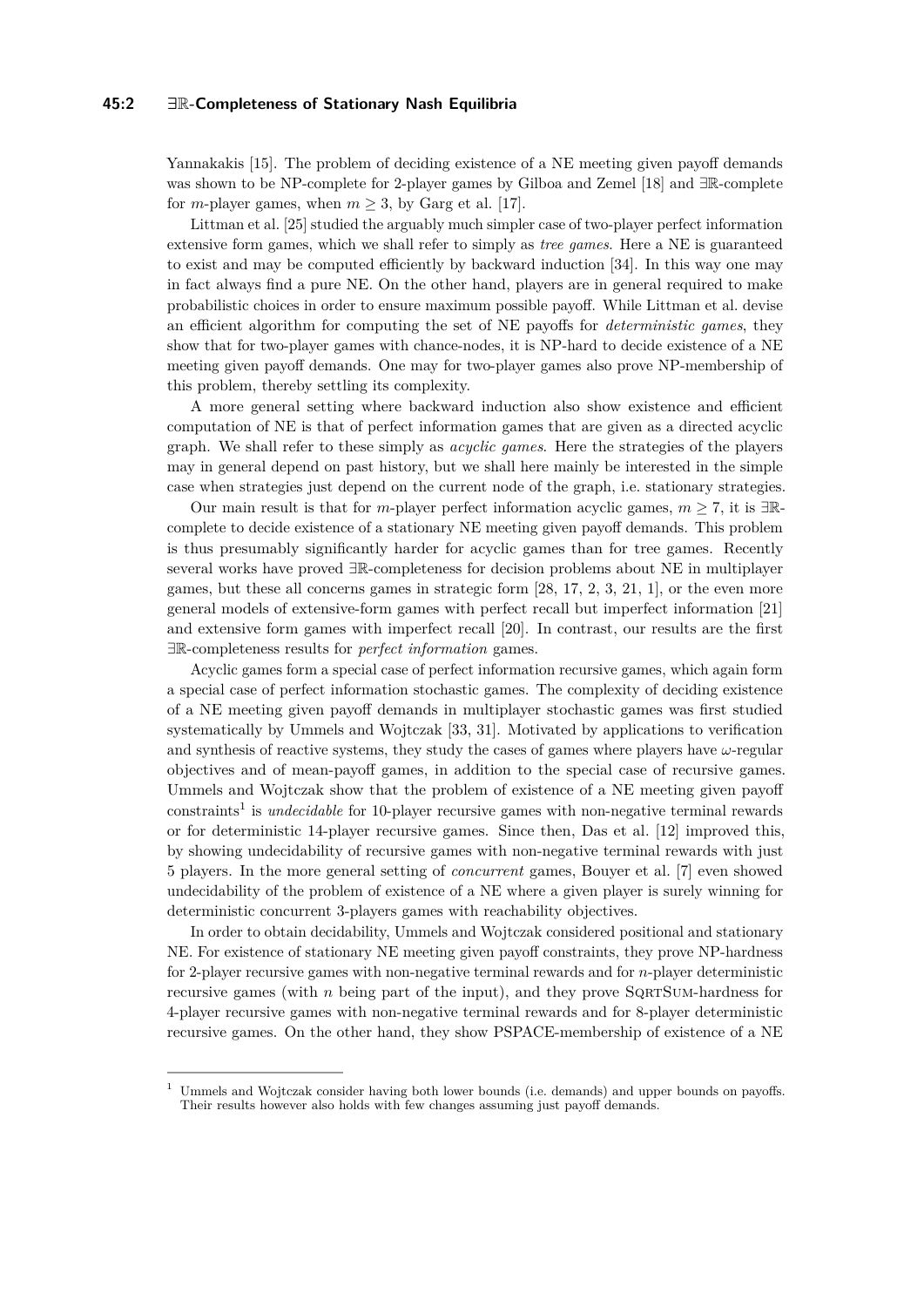#### K. A. Hansen and S. C. Sølvsten **1988** ble and the state of the state of the state of the state of the state of the state of the state of the state of the state of the state of the state of the state of the state of the st

meeting given payoff constraint for recursive games, games with common  $\omega$ -regular objectives. and mean-payoff games. One may observe that their proofs in fact give ∃R-membership (cf. Section [3.4\)](#page-12-0).

From our initial ∃R-completeness result we show that deciding existence of a stationary NE meeting given payoff demands is ∃R-complete also for deterministic 13-player acyclic games with non-negative terminal rewards. To prove this we make use of a modified version of a gadget constructed by Ummels and Wojtczak [\[31\]](#page-14-10) to simulate chance nodes. To use this modified gadget we rely on the fact, that we have proved ∃R-hardness for acyclic games. In passing, we also observe that the chance node gadget can be combined with the NP-hardness result for tree games of Littman et al. [\[25\]](#page-14-4) to give NP-hardness for deterministic tree games. Due to space constraints, we refer to the full version of the paper for this result [\[23\]](#page-14-11).

Combining our results with known gadget games without any stationary NE, we obtain that for cyclic games, just deciding existence of any stationary NE is ∃R-complete. This holds for reach-a-set games, stay-in-a-set games, and for deterministic recursive games. Ummels previously proved NP-hardness and SqrtSum-hardness for deciding existence of any stationary NE in reach-a-set games [\[30,](#page-14-12) Corollary 4.9]. The gadgets used for the last two constructions were only constructed recently and to use them we again rely on the fact that we have proved ∃R-hardness for acyclic games.

## **2 Preliminaries**

For a finite set *S*, let  $\Delta(S)$  denote the set of probability distributions on *S*. Denote by  $\Delta^n \subseteq \mathbb{R}^{n+1}$  the standard *n*-simplex  $\{x \in \mathbb{R}^{n+1} \mid x \geq 0 \land \sum_{i=1}^{n+1} x_i = 1\}$ . We may then identify  $\Delta^n$  and  $\Delta(\{1,\ldots,n+1\})$  in the natural way. Denote by  $\Delta_c^n \subseteq \mathbb{R}^n$  the standard corner *n*-simplex  $\{x \in \mathbb{R}^n \mid x \ge 0 \land \sum_{i=1}^n x_i \le 1\}.$ 

We next define the types of games, payoffs, and equilibria we consider in this paper. Striving for a uniform exposition we modify common definitions in slight and non-essential ways.

### **2.1 Perfect Information Stochastic Games**

An *m*-player perfect information stochastic game *G* is given by a directed graph (digraph)  $D = (V, A)$ . For  $u \in V$  denote by  $N^+(u) = \{v \in V \mid (u, v) \in A\}$  the out-neighborhood of *u*. Let  $T = \{u \in V \mid N^+(u) = \emptyset\}$  denote the set of sink nodes of *D*, also called the *terminals*. The non-terminal nodes are partitioned into disjoint sets  $V \setminus T = V_0 \cup V_1 \cup \cdots \cup V_m$ , where *V*<sup>0</sup> is the set of *chance nodes* and *V*<sup>*i*</sup> is the set of *Player i nodes*, when  $i \geq 1$ . To each  $v \in V_0$ is assigned a probability distribution  $\pi_v \in \Delta(N^+(v))$ . We say the game *G* is *deterministic* if  $V_0 = \emptyset$ .

We fix an initial node  $u_0 \in V$  from which play proceeds in rounds. A history of play is an infinite sequence  $(u_k)_{k\geq 0}$  such that  $(u_k, u_{k+1}) \in A$  when  $u_k \notin T$  and  $u_{k+1} = u_k$  when  $u_k \in T$ . Let  $\mathcal{H}_{\infty}$  denote the set of all such histories. A finite history is a prefix of a history of play. For  $i \geq 0$  and  $v \in V_i$ , let  $\mathcal{H}_{i,v}$  denote the set of finite histories  $(u_k)_{k=0}^K$  ending in node  $u_K = v$ . For  $i \geq 0$ , let  $\mathcal{H}_i = \bigcup_{v \in V_i} \mathcal{H}_{i,v}$  denote the finite histories ending in a node in *V*<sub>*i*</sub>, and finally let  $\mathcal{H} = \cup_{i \geq 0} \mathcal{H}_i$  denote the set of all finite histories. If some prefix of a play is contained in  $\mathcal{H}_{i,v}$  for some *i* and  $v \in V_i$  we say that the play *reaches v*. A finite history  $h = (u_k)_{k=0}^K \in \mathcal{H}$  defines a *subgame*  $G[h]$  of *G* with  $u_K$  being the initial node of  $G[h]$ , play proceeding from  $u_K$  in rounds extending  $h$ .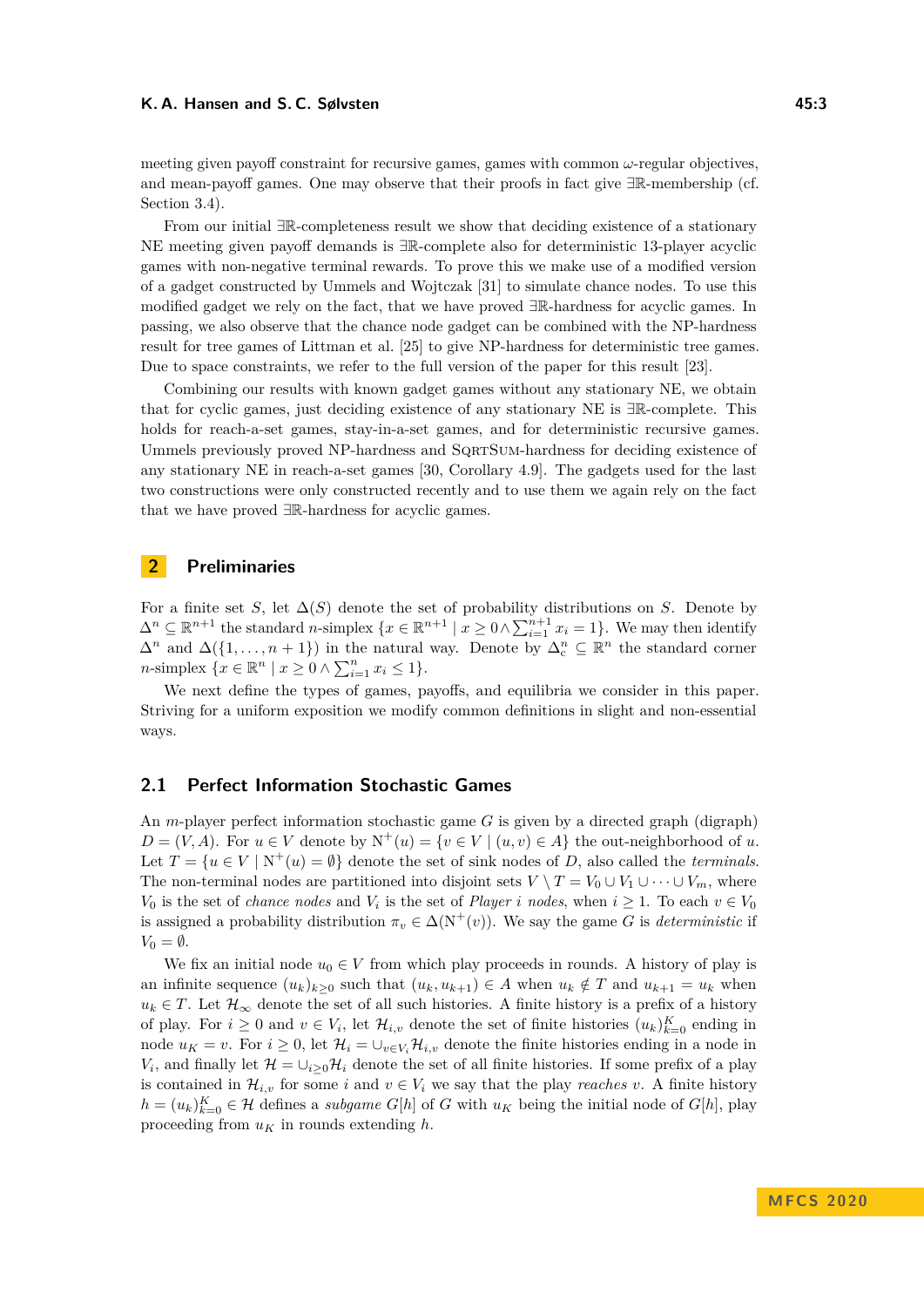#### **45:4 ∃**R**-Completeness of Stationary Nash Equilibria**

# **2.1.1 Strategies and Equilibria**

A strategy  $\tau_i$  for Player *i* assigns to each  $h \in \mathcal{H}_{i,v}$  a probability distribution  $\tau_i(h) \in \Delta(\mathrm{N}^+(v)),$ viewed as a function  $N^+(v) \to [0,1]$ . The strategy  $\tau_i$  is *stationary* if  $\tau_i(h) = \tau_i(h')$  for every  $h, h' \in \mathcal{H}_{i,v}$  and every  $v \in V_i$ , i.e. when  $\tau_i$  only depends on *v*. It is *pure* if  $\tau_i(h)$  is a single-point distribution for every  $h \in \mathcal{H}_i$ . A *positional* strategy is a strategy that is simultaneously pure and stationary.

A strategy profile  $\tau = (\tau_1, \ldots, \tau_m)$  consists of a strategy for each player. The strategy profile is stationary, pure, or positional if all of its strategies are stationary, pure, or positional, respectively. The set of plays that extend a given finite history  $h = (u_k)_{k=0}^K$  is called a cylinder set. The total probability of these plays is given by the product  $\prod_{k=0}^{K-1} p_k(u_{k+1})$ where  $p_k = \tau_i(u_0, \ldots, u_k)$  when  $u_k \in V_i$  for some  $i \geq 1$  and where  $p_k = \pi_{u_k}$  when  $u_k \in V_0$ . By Carathéodory's extension theorem this defines a unique probability measure on the Borel  $\sigma$ -algebra generated by the cylinders sets. Assume now that each Player *i* is equipped with a bounded Borel measurable utility function  $u_i: \mathcal{H}_{\infty} \to \mathbb{R}$ . Let  $u: \mathcal{H}_{\infty} \to \mathbb{R}^m$  denote the vector function of utilities  $u(h) = (u_1(h), \ldots, u_m(h))$ . Given a strategy profile  $\tau$ , the expected payoff  $U_i(x)$  for Player *i* is given by  $U_i(\tau) = \mathbb{E}_{\tau}[u_i(h)]$ . We let  $U(\tau) = (U_1(\tau), \ldots, U_m(\tau))$ denote the payoff profile of *τ* .

Given a strategy profile  $\tau$  we let  $\tau_{-i} = (\tau_1, \ldots, \tau_{i-1}, \tau_{i+1}, \ldots, \tau_m)$  denote the strategy profile of all players except Player *i*. Given a strategy  $\tau'_{i}$  for Player *i*, we let  $(\tau_{-i}; \tau'_{i})$  denote the strategy profile  $(\tau_1,\ldots,\tau_{i-1},\tau'_i,\tau_{i+1},\ldots,\tau_m)$ . We also denote  $(\tau_{-i};\tau'_i)$  by  $\tau \setminus \tau'_i$ . We say that  $\tau'_i$  is a *best reply* for Player *i* to  $\tau$  if  $u_i(\tau \setminus \tau'_i) \geq u_i(\tau \setminus \tau''_i)$  for all strategies  $\tau''_i$  of Player *i*. We say that  $\tau$  is a *Nash equilibrium* (NE) if  $\tau_i$  is a best reply to  $\tau$  for every Player *i*.

Any finite history  $h \in \mathcal{H}$  induces a *conditional strategy*  $\tau_i[h]$  in the subgame  $G[h]$  from a strategy  $\tau_i$  of Player *i*. We say that  $\tau = (\tau_1, \ldots, \tau_m)$  is a *subgame perfect equilibrium* (SPE) if the conditional strategy profile  $\tau[h] = (\tau_1[h], \ldots, \tau_m[m])$  is a NE in  $G(h)$ , for every  $h \in \mathcal{H}$ .

## **2.1.2 Utility Functions**

We shall consider several different types of utility functions which in turn gives rise to different classes of games. In a *recursive game* [\[16\]](#page-13-8) only plays that reach a terminal are assigned non-zero utility. We may thus view the utility functions as functions  $u_i: T \to \mathbb{R}$ , also known as *terminal rewards*. Recursive games where all terminal payoffs are non-negative or non-positive are respectively called non-negative recursive games and non-positive recursive games. If we normalize the utility functions to take values in the range [−1*,* 1], every terminal reward vector  $u(v)$ , for  $v \in T$ , can be written as a convex combination  $\sum_{i=1}^{k} \alpha_k p_k$  of vectors  $p_k \in \{-1, 0, 1\}^m$ . By replacing terminal nodes with payoff  $u(v)$  with an additional chance node going to a terminal with payoff  $p_k$  with probability  $\alpha_k$ , we transform a recursive game into an equivalent recursive game with terminal reward vectors from the set  $\{-1,0,1\}^m$ .

In a *mean-payoff game* [\[19,](#page-14-13) [14\]](#page-13-9), Player *i* is given a reward function  $r_i: V \to \mathbb{R}$  and the utility assigned to a play  $h = (u_k)_{k \geq 0}$  is  $u_i(h) = \liminf_{K \to \infty} \frac{1}{K} \sum_{k=0}^{K-1} r_i(u_k)$ , for all *i*. Note that a recursive game is a special case of a mean-payoff game, where all non-terminal nodes are given reward 0.

Utility functions that are indicator functions of Borel sets of plays are called objectives. For convenience we simply identify the objective with its defining set of plays. For  $S \subseteq V$ , the *reachability* objective Reach(*S*) is the set of plays that reach a node in *S* and the *safety* objective  $\mathsf{Safe}(S)$  is the set of plays that only reach nodes in *S*. Games in which all players have reachability objectives are called *reach-a-set games* [\[10\]](#page-13-10) and games in which all players have safety objectives are called *stay-in-a-set games* [\[29\]](#page-14-14). We say that  $\text{Reach}(S)$  is a terminal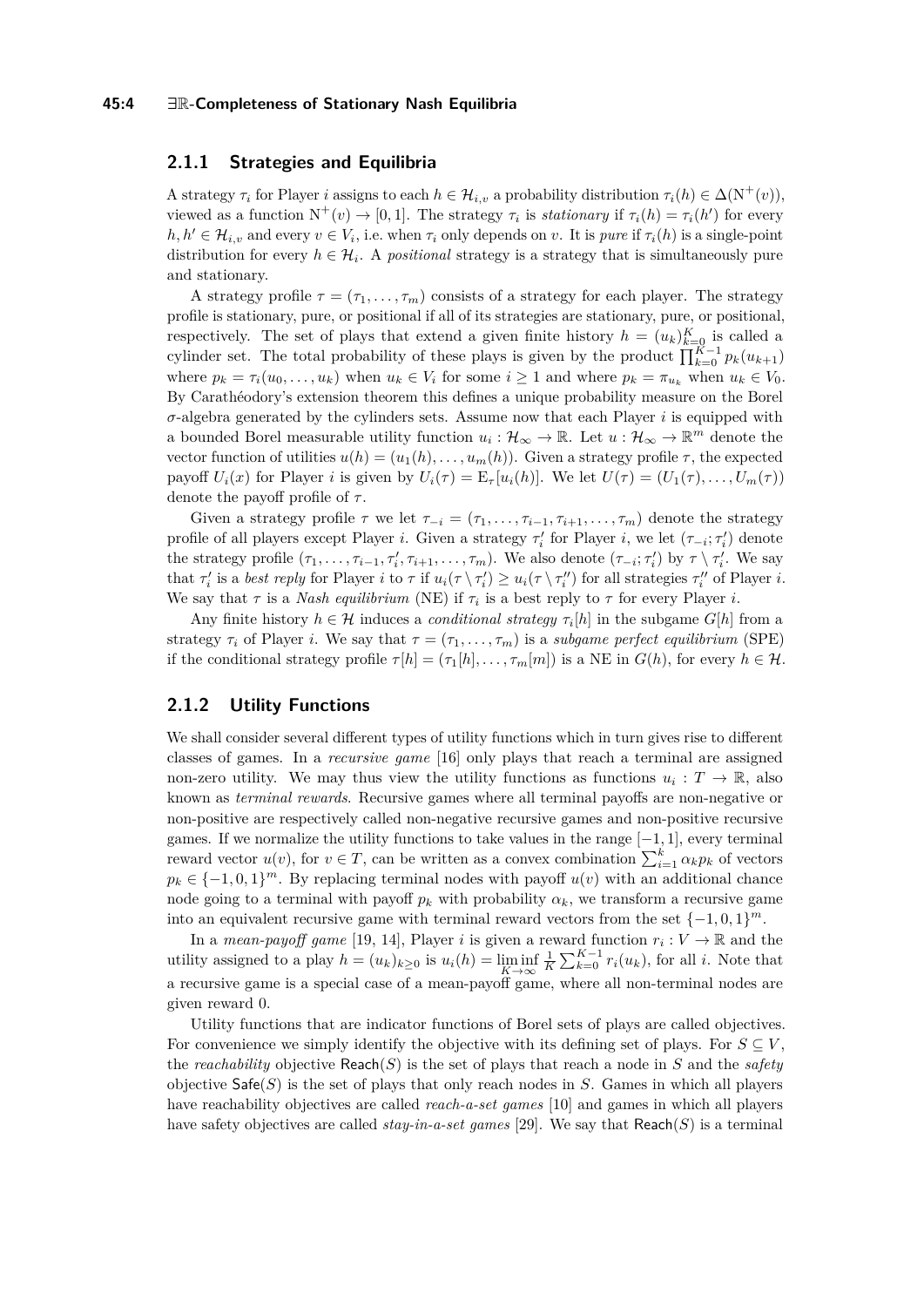reachability objective if  $S \subseteq T$  and similarly that  $\mathsf{Safe}(S)$  is a terminal safety objective if  $V \setminus T \subseteq S$ . Note that a reach-a-set game with terminal reachability objectives is equivalent to a recursive game with terminal rewards from the set  $\{0, 1\}$ . Likewise, a stay-in-a-set game with terminal safety objectives is equivalent to a recursive game with terminal rewards from the set {−1*,* 0}. Other objectives of interest are the standard *ω*-regular objectives of Büchi, co-Büchi, Parity, Streett, Rabin, Muller objectives, see e.g. [\[33\]](#page-14-9) for definitions. These objectives all generalize *terminal* reachability and safety objectives.

# **2.1.3 Games on Trees and DAGs**

When the digraph *D* of a given perfect information stochastic game *G* is *acyclic* we refer to *G* as an *acyclic game*. Likewise, when *D* is a tree we refer to *G* as a *tree game*. A tree game is in particular an acyclic game.

In an acyclic game we have that every play reaches a terminal. For a general acyclic game there may be multiple plays reaching the same terminal, but for a tree game there is a unique play reaching each specific terminal. Thus for a tree game we may view the utility functions simply as terminal payoffs. This also means that tree games correspond exactly to perfect information extensive form games. The method of backward induction [\[34\]](#page-14-5) shows existence of a (pure) SPE for any terminal payoff acyclic game, and by considering the unfolding of an acyclic game into a tree game, also a SPE for any acyclic game.

## **2.2 The Existential Theory of the Reals**

The existential theory of the reals ETR is the set of all true sentences of the form  $\exists x_1, \ldots, x_n \in$  $\mathbb{R}: \varphi(x_1,\ldots,x_n)$ , where  $\varphi$  is a quantifier-free Boolean formula of inequalities and equalities of polynomials with integer coefficients. Schaefer and Štefankovič [\[28\]](#page-14-6) defined the complexity class ∃R as the closure of ETR under polynomial time many-one reductions. Alternatively,  $\exists \mathbb{R}$  is equal to the constant-free Boolean part of the class  $NP_{\mathbb{R}}$  [\[8\]](#page-13-11), which is the analogue class to NP in the Blum-Shub-Smale model of computation [\[4\]](#page-13-12). Clearly NP  $\subseteq \exists \mathbb{R}$  and from the decision procedure by Canny [\[9\]](#page-13-13) we have that  $\exists \mathbb{R} \subseteq \text{PSPACE}$ .

A fundamental complete problem for  $\exists \mathbb{R}$  is the problem QUAD of deciding whether a system S of quadratic polynomials in *n* variables with integer coefficients has a solution in  $\mathbb{R}^n$  [\[4\]](#page-13-12). Schaefer [\[27\]](#page-14-15) proved that the similar problem  $\text{Quap}(B(0,1))$  of deciding whether the system S has a solution in the unit ball is also  $\exists \mathbb{R}$ -complete. Analogously one can prove (cf. [\[21\]](#page-14-7)) that the problem  $\text{Quap}(\Delta_c)$  of deciding whether the system S has a solution in the corner simplex  $\Delta_{\rm c}^n$  is  $\exists \mathbb{R}$ -complete.

Define HOMQUAD( $\Delta$ ) as the problem of deciding whether a system S' of homogeneous quadratic polynomials in *n* variables with integer coefficients has a solution in the unit simplex  $\Delta^{n-1}$ . This problem will form the basis of our  $\exists \mathbb{R}$ -hardness results.

#### $\triangleright$  **Proposition 1.** HOMQUAD( $\Delta$ ) *is* ∃R-complete.

**Proof.** Membership of  $\exists \mathbb{R}$  is straightforward. To obtain  $\exists \mathbb{R}$ -hardness we reduce from Quad( $\Delta_c$ ). Suppose S is a system of quadratic equations in *n* − 1 variables  $x_1, \ldots, x_{n-1}$ . Introduce the slack variable  $x_n = 1 - \sum_{i=1}^{n-1} x_i$ . We may then homogenize each polynomial of S forming the set of homogeneous quadratic polynomials  $\mathcal{S}'$ , replacing constant terms of the form *a* by  $\sum_{i=1}^{n} \sum_{j=1}^{n} ax_i x_j$  and degree 1 terms of the form  $ax_i$  by  $\sum_{j=1}^{n} ax_i x_j$ . Solutions of S in  $\Delta_c^{n-1}$  then correspond exactly to solutions of S' in  $\Delta^n$ , by either introducing or dropping the slack variable  $x_n$ .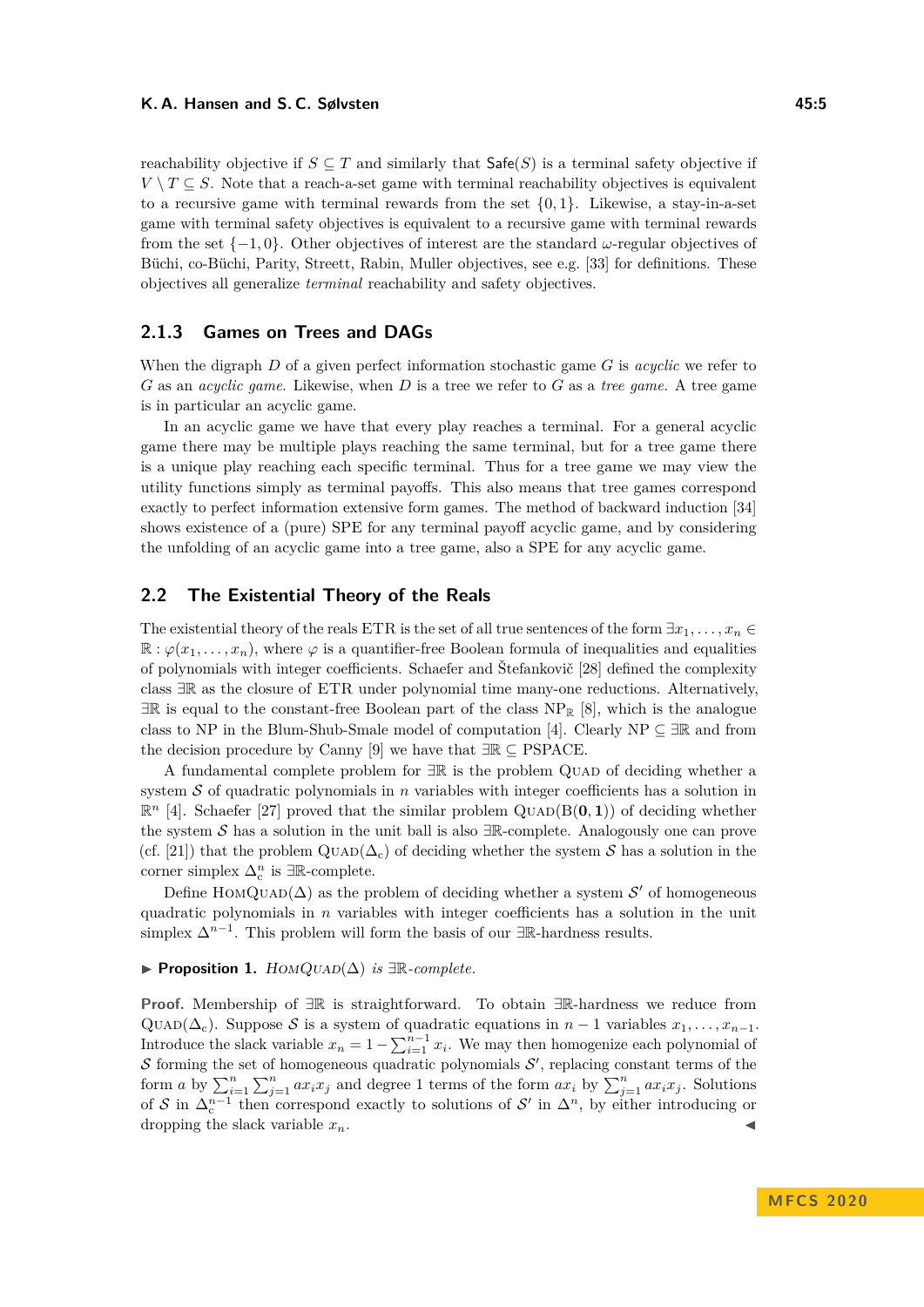# **3** ∃R**-Completeness of Stationary NE**

Consider an *m*-player game *G* and let  $L \in \mathbb{R}^m$  be a vector of *payoff demands*. We say that a strategy profile  $\tau$  satisfies the payoff demands *L* if  $U(\tau) \geq L$  (with component-wise comparison).

Our main result is a precise characterization of the complexity of deciding existence of stationary NE in perfect information recursive games satisfying given payoff demands.

<span id="page-5-2"></span>I **Theorem 2.** *It is* ∃R*-complete to decide whether for a given m-player recursive game G and payoff demands*  $L \in \mathbb{R}^m$  *there exists a stationary NE*  $\tau$  *with*  $U(\tau) \geq L$ *. The problem is* ∃R*-complete even for acyclic 7-player recursive games with non-negative rewards. The same result holds for the analogous problem for stationary SPE.*

Membership of  $\exists \mathbb{R}$  follows by expressing that  $\tau$  is a stationary NE (SPE) satisfying the given payoff demands by an existential first-order formula over the reals. This is done by expressing for all *i* that  $\tau_i$  is an optimal solution of the Markov Decision Process (MDP) for Player *i* that results from fixing the strategies of the other players according to  $\tau_{-i}$ . Ummels and Wojtczak give a detailed proof for the (more general) case of mean-payoff games [\[31,](#page-14-10) Theorem 7] (see the full version of the paper [\[32\]](#page-14-16) for the actual proof). We return to this in Section [3.4.](#page-12-0)

Our proof of  $\exists \mathbb{R}$ -hardness is by reduction from the problem HOMQUAD( $\Delta$ ) and involves several gadget games that we describe next. In the following let  $S$  be a system of homogeneous quadratic polynomials  $q_1(x), \ldots, q_\ell(x)$  in variables  $x = (x_1, \ldots, x_n)$ . We write  $q_k(x) =$  $\sum_{i=1}^{n} \sum_{j=1}^{n} a_{ij}^{k} x_i x_j$  for  $k = 1, \ldots, \ell$ , and assume that coefficients are scaled to be rational numbers in the interval [−1, 1]. That is  $a_{ij}^k \in \mathbb{Q}$  and  $-1 \le a_{ij}^k \le 1$ , for all  $i, j, k$ .

I Remark 3. For clarity, drawings of the many gadget games are provided in accompanying figures. Chance nodes  $v \in V_0$  are diamond-shaped with out-going arcs labelled by the values of  $\pi_v$ . Nodes  $v \in V_i$  controlled by Player *i* are circular nodes labelled with *i* above and unlabelled out-going arcs. Nodes themselves may also contain labels, though these labels are only used to refer to the specific nodes inside the proofs.

The first gadget is the variable selection game  $\mathcal{G}_{var}$  shown in Figure [1.](#page-5-0) An initial chance node leads to Player 1 nodes  $v_1, \ldots, v_n$ , each chosen with probability  $\frac{1}{n}$ . In node  $v_i$ , Player 1 makes a binary choice between either giving payoff 1 to Player 2 and Player 4 or to Player 3 and Player 5 and all other players payoff 0. We let *x<sup>i</sup>* denote the probability of the former choice, and let  $x = (x_1, \ldots, x_n)$ . Since  $0 \le x_i \le 1$ , it follows that  $x \ge 0$  and  $||x||_1 \le n$ .

<span id="page-5-0"></span>

(a) The nodes  $v_i$  of  $\mathcal{G}_{var}$ .

**(b)** The game  $\mathcal{G}_{var}$ .

**Figure 1** The variable selection game  $\mathcal{G}_{var}$ .

The payoff analysis of  $\mathcal{G}_{var}$  is straightforward.

<span id="page-5-1"></span>**I Lemma 4.** The payoff profile of the subgame of  $\mathcal{G}_{var}$  starting from node  $v_i$  is equal to  $(0, x_i, 1-x_i, x_i, 1-x_i, 0, 0)$ , for  $i = 1, ..., n$ . The payoff profile of the game  $\mathcal{G}_{var}$  itself is of *the form*  $(0, \frac{1}{n} ||x||_1, 1 - \frac{1}{n} ||x||_1, \frac{1}{n} ||x||_1, 1 - \frac{1}{n} ||x||_1, 0, 0)$ *.*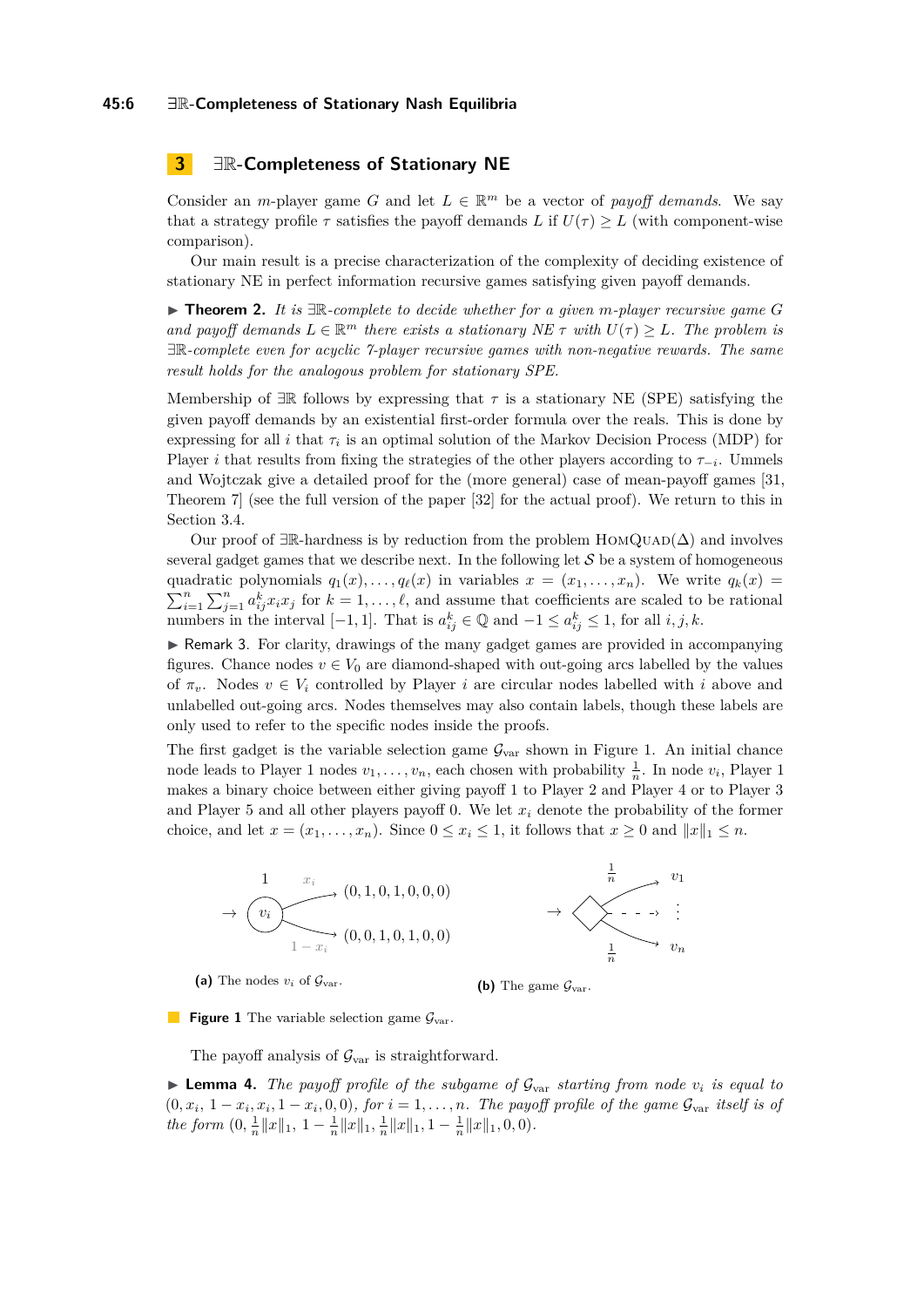#### **K. A. Hansen and S. C. Sølvsten 1988 (2008)** 1988 (2008) 1989 (2008) 1989 (2008) 1989 (2008) 1989 (2008) 1989 (300

We eventually want to enforce that  $x \in \Delta^{n-1}$  by payoff demands. Note that this can be obtained locally in  $\mathcal{G}_{var}$  by payoff demands  $\frac{1}{n}$  for Player 2 and  $\frac{n-1}{n}$  for Player 3.

The second gadget is the multiplication game  $\mathcal{G}_{\text{mul}}(i, j, \alpha)$ , defined for  $1 \leq i, j \leq n$  and  $\alpha \in [0,1]$  and shown in Figure [2.](#page-6-0) Note that it connects to nodes  $v_i$  and  $v_j$  of  $\mathcal{G}_{var}$ . By Lemma [4](#page-5-1) these may be viewed as terminal nodes with reward vectors  $(0, x_i, 1 - x_i, x_i, 1 - x_i, 0, 0)$  and  $(0, x<sub>j</sub>, 1 - x<sub>j</sub>, x<sub>j</sub>, 1 - x<sub>j</sub>, 0, 0)$ , and we shall do so in the analysis in order to be able to analyze  $\mathcal{G}_{\text{mul}}(i, j, \alpha)$  separately.

First Player 2 and Player 3 are able to threat to leave to node *v<sup>i</sup>* . Otherwise Player 1 is given a binary choice: either continue or give Player 1 and Player 3 reward 1. We denote by  $x_i'$  the probability of the former choice. If Player 1 continues, Player 4 and Player 5 are able to threat to leave to node  $v_j$ . Otherwise Player 1 is given a binary choice between terminal reward vectors  $(1, 1, 0, 1, 0, \alpha, 1 - \alpha)$  and  $(1, 1, 0, 0, 1, 0, 0)$ . We denote by  $x'_j$  the probability the former choice.

<span id="page-6-0"></span>

**Figure 2** The multiplication game  $\mathcal{G}_{\text{mul}}(i, j, \alpha)$ .

<span id="page-6-1"></span>**Lemma 5.** *Any NE payoff profile of*  $\mathcal{G}_{\text{mul}}(i, j, \alpha)$  *in which Player 1 receives payoff 1 is of* the form  $(1, x_i, 1-x_i, x_ix_j, x_i(1-x_j), \alpha x_ix_j, (1-\alpha)x_ix_j).$ 

**Proof.** For Player 1 to receive payoff 1, neither of Player 2, 3, 4, or 5 execute their threats to leave to  $v_i$  or  $v_j$  with positive probability. Conditioned on play reaching node  $w_3$ , Player 2 and Player 3 receives payoff  $x'_i$  and  $1 - x'_i$ , respectively. Thus, unless  $x'_i = x_i$ , either Player 2 or Player 3 would gain by leaving to  $v_i$  in node  $w_1$  or  $w_2$ . Similarly, conditioned on play reaching node  $w_6$ , Player 4 and Player 5 receive payoff  $x'_j$  and  $1 - x'_j$ , respectively. Thus, unless  $x'_{j} = x_{j}$ , either Player 4 or Player 5 would gain by leaving to  $v_{j}$  in node  $w_{4}$  or  $w_{5}$ . It follows that the payoff profile is as claimed.

The third gadget is the polynomial evaluation game  $\mathcal{G}_{poly}(k)$  defined by the polynomial  $q_k(x)$  and shown in Figure [3.](#page-7-0) First Player 6 and Player 7 are in turn able to threat to leave to a terminal giving payoff  $1/(2n^2)$  (and all other players payoff 0). Otherwise a chance node leads to the game  $\mathcal{G}_{\text{mul}}(i, j, (1 + a_{ij}^k)/2)$ , with probability  $1/n^2$ , for  $i, j = 1, ..., n$ .

The analysis of  $\mathcal{G}_{\text{poly}}(k)$  follows by using Lemma [5.](#page-6-1)

<span id="page-6-2"></span>**Lemma 6.** Any NE payoff profile of  $\mathcal{G}_{poly}(k)$  in which Player 1 receive payoff 1 is of the *form*

 $\left(1,\tfrac{1}{n}\|x\|_1,1-\tfrac{1}{n}\|x\|_1,\left(\tfrac{1}{n}\|x\|_1\right)^2,\tfrac{1}{n}\|x\|_1(1-\tfrac{1}{n}\|x\|_1),\tfrac{1}{2n^2}(\|x\|_1^2+q_k(x)),\tfrac{1}{2n^2}(\|x\|_1^2-q_k(x))\right)\enspace.$ 

**Proof.** For Player 1 to receive payoff 1, neither Player 6 nor Player 7 execute their threats to leave directly to the terminal nodes. Likewise, Player 1 must receive payoff 1 in each of the games  $\mathcal{G}_{\text{mul}}(i, j, (1 + a_{ij}^k)/2)$ , each of which by Lemma [5](#page-6-1) then has the payoff profile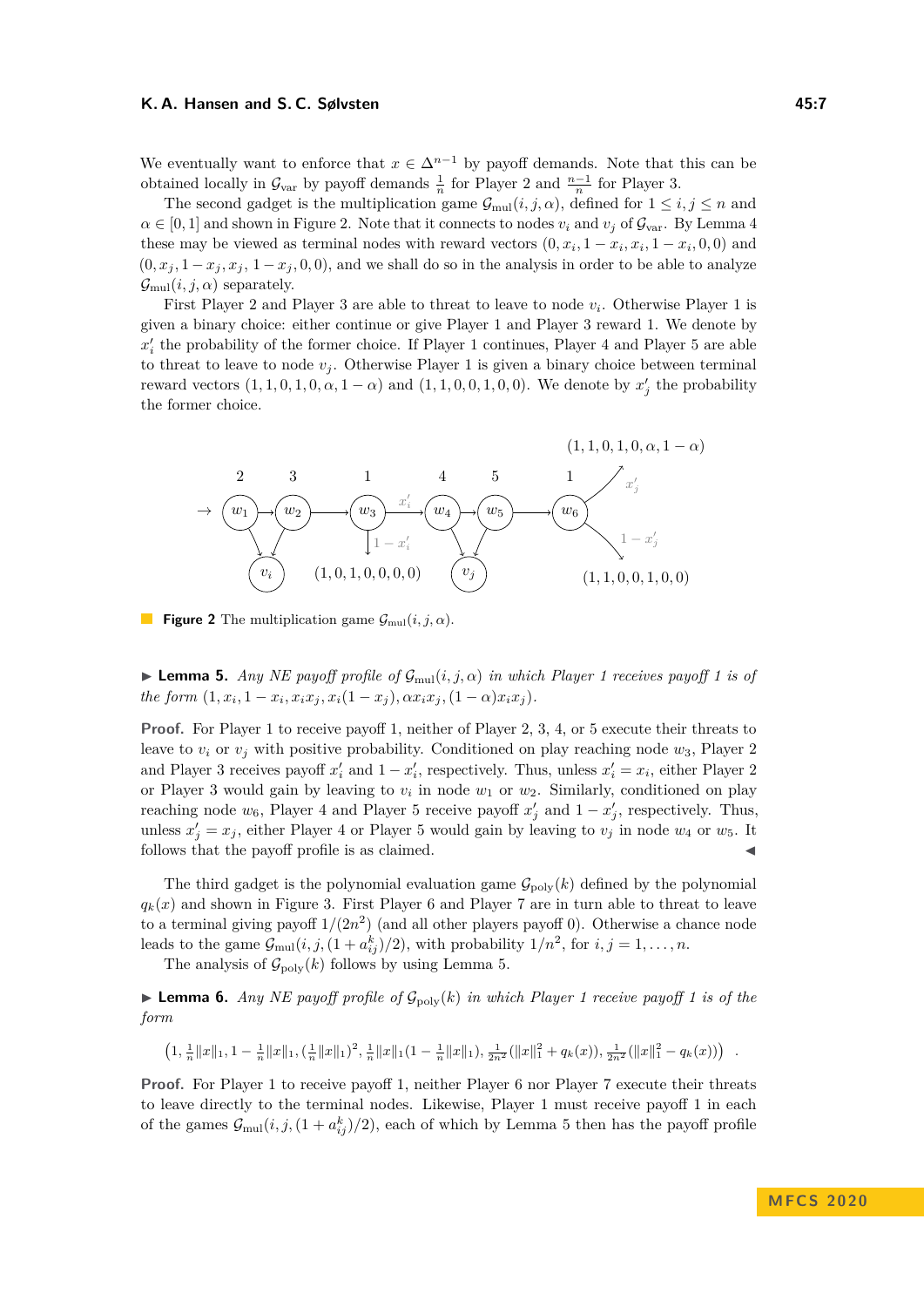<span id="page-7-0"></span>

**Figure 3** The polynomial evaluation game  $\mathcal{G}_{\text{poly}}(k)$ .

 $(1, x_i, 1-x_i, x_ix_j, x_i(1-x_j), (1+a_{ij}^k)x_ix_j/2, (1-a_{ij}^k)x_ix_j/2).$  Taking the average of this over all pairs  $i, j \in \{1, ..., n\}$  is easily seen to yield the claimed payoff vector. For instance, the payoff of Player 6 is equal to

$$
\frac{1}{n^2} \sum_{i=1}^n \sum_{j=1}^n \left( \frac{1 + a_{ij}^k}{2} \right) x_i x_j = \frac{1}{2n^2} \left( \left( \sum_{i=1}^n x_i \sum_{j=1}^n x_j \right) + \sum_{i=1}^n \sum_{j=1}^n a_{ij}^k x_i x_j \right) = \frac{1}{2n^2} (\|x\|_1^2 + q_k(x)) .
$$

<span id="page-7-2"></span> $\blacktriangleright$  **Corollary 7.** *If*  $||x||_1 = 1$  *and Player 1 receives payoff 1 in a NE of*  $\mathcal{G}_{poly}$  *then*  $q_k(x) = 0$ *.* 

<span id="page-7-1"></span>**Proof.** Again, for Player 1 to receive payoff 1, neither of Player 6 and Player 7 execute their threats to leave directly to the the terminal nodes. For this to happen it is required that  $\frac{1}{2n^2}(\|x\|_1^2 + q_k(x)) \ge \frac{1}{2n^2}$  and  $\frac{1}{2n^2}(\|x\|_1^2 - q_k(x)) \ge \frac{1}{2n^2}$ . When  $\|x\|_1 = 1$  this implies that  $\frac{1}{2n^2}q_k(x) \ge 0$  and  $-\frac{1}{2n^2}q_k(x) \ge 0$ , and thus  $q_k(x) = 0$ .



**Figure 4** The game  $\mathcal{G}(\mathcal{S})$ .

We now have all the ingredients needed for our ∃R-hardness proof.

**Proof of Theorem [2.](#page-5-2)** We already discussed the proof of ∃R-membership. For proving  $∃R$ hardness we reduce from HOMQUAD( $\Delta$ ). As above, let S be a system of homogeneous quadratic polynomials  $q_1(x), \ldots, q_\ell(x)$  in variables  $x = (x_1, \ldots, x_n)$ . We construct the game  $\mathcal{G}(\mathcal{S})$  as shown in Figure [4.](#page-7-1) Using initial chance nodes, play proceeds to  $\mathcal{G}_{var}$  with probability  $\frac{1}{2}$  and to  $\mathcal{G}_{\text{poly}}(k)$  with probability  $\frac{1}{2\ell}$ , for  $k = 1, \ldots, \ell$ .

We shall prove that  $\mathcal{G}(\mathcal{S})$  has a stationary NE satisfying the payoff demands

$$
L=\left(\frac{1}{2},\frac{1}{n},1-\frac{1}{n},\frac{1+n}{2n^2},\frac{n^2-1}{2n^2},\frac{1}{4n^2},\frac{1}{4n^2}\right) ,
$$

if and only if there exists  $x \in \Delta^{n-1}$  such that  $q_k(x) = 0$ , for all *k*.

Suppose first that  $G(S)$  has a NE satisfying the payoff demands L. Since Player 1 receives payoff 0 in  $\mathcal{G}_{var}$ , Player 1 must receive payoff 1 in every game  $\mathcal{G}_{poly}(k)$ . Thus by Lemma [6](#page-6-2) Player 2 and Player 3 receive payoff  $\frac{1}{n} ||x||_1$  and  $1 - \frac{1}{n} ||x||_1$ , respectively, which by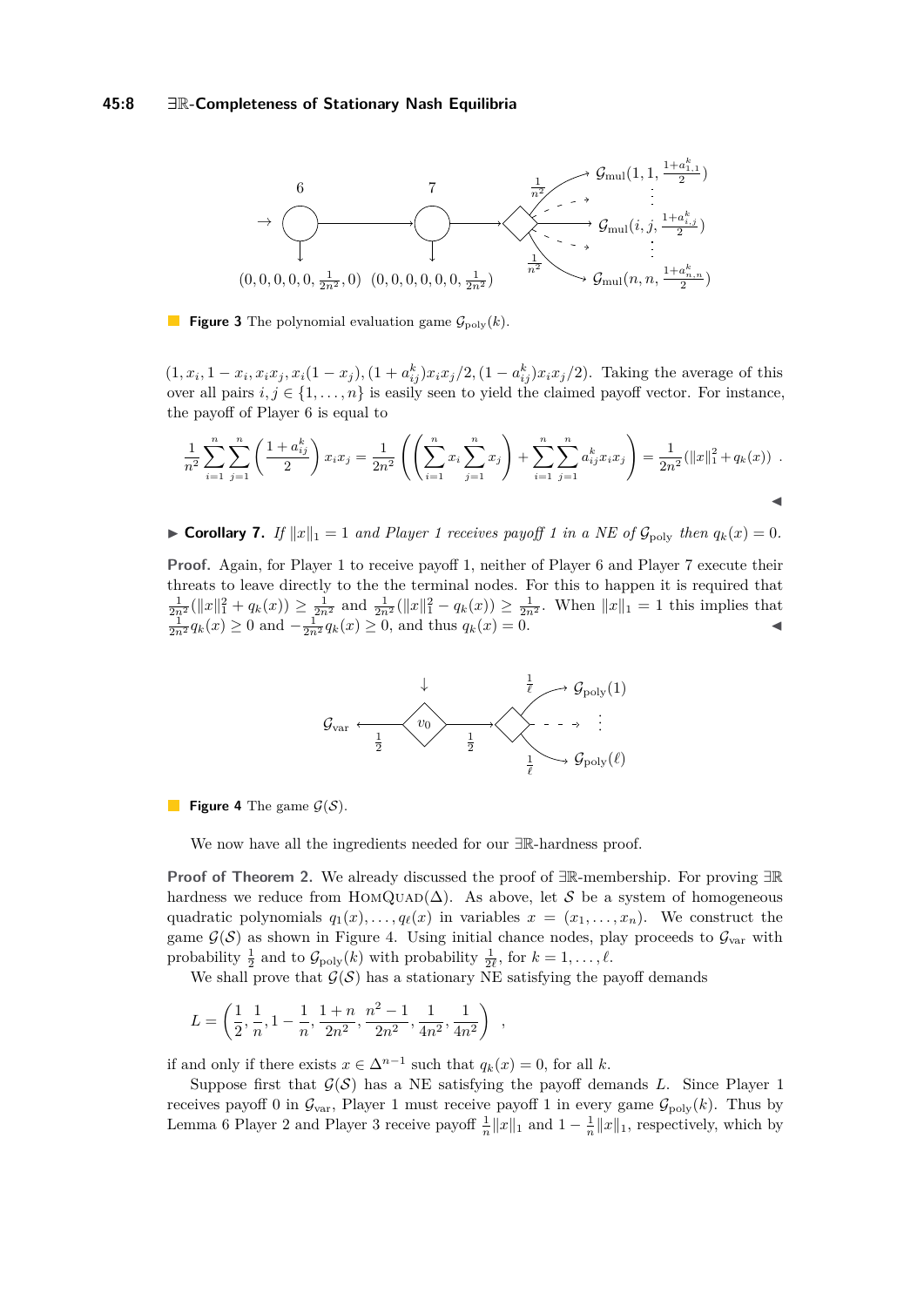Lemma [4](#page-5-1) also is their payoff in  $\mathcal{G}_{var}$ . We conclude that  $\frac{1}{n}||x||_1$  and  $1 - \frac{1}{n}||x||_1$  is also the payoff of Player 2 and Player 3 in  $\mathcal{G}(\mathcal{S})$ . The payoff demands *L* gives that  $\frac{1}{n}||x||_1 \geq \frac{1}{n}$  and  $1 - \frac{1}{n} ||x||_1 \ge 1 - \frac{1}{n}$ , which implies  $||x||_1 = 1$ . By Corollary [7](#page-7-2) this implies  $q_k(x) = 0$  for all *k*.

Suppose now that  $x \in \Delta^{n-1}$  is such that  $q_k(x) = 0$  for all *k*. We let Player 1 play according to *x* in  $\mathcal{G}_{var}$  and consistent to that (i.e. also according to *x*) in  $\mathcal{G}_{mul}(i, j, (1 + a_{ij}^k)/2)$ , for all *i, j, k*. We let all other players *not* execute any of their threats. It remains to be shown that this strategy profile  $\tau$  is a NE. No strategy profile yields payoff larger than  $\frac{1}{2}$  to Player 1, so Player 1 has no incentive to change strategy. What remains to prove is that no player gains from executing a threat. In  $\mathcal{G}_{\text{mul}}(i, j, (1 + a_{ij}^k)/2)$ , if either Player 2 or 3 execute their threat to  $v_i$  in  $\mathcal{G}_{var}$  then their payoff stays unchanged, since Player 1 is playing according to  $x_i$  in both  $v_i$  and  $w_3$ . Likewise, the payoffs for Player 4 and Player 5 are neither improved by executing their threat to  $v_j$ . In  $\mathcal{G}_{poly}(k)$ , since  $||x||_1 = 1$  and  $q_k(x) = 0$ , Player 6 and Player 7 are both receiving payoff  $\frac{1}{2n^2}$  which is also exactly what they would receive by executing their threat. This concludes the proof that *x* defines a NE. Let us finally note that the payoff profile of  $\mathcal{G}_{var}$  is  $(0, \frac{1}{n}, 1 - \frac{1}{n}, \frac{1}{n}, 1 - \frac{1}{n}, 0, 0)$  and the (average of) the payoff profiles of  $\mathcal{G}_{\text{poly}}(k)$  is  $(1, \frac{1}{n}, 1 - \frac{1}{n}, \frac{1}{n^2}, \frac{1}{n}(1 - \frac{1}{n}), \frac{1}{2n^2}, \frac{1}{2n^2})$ , and the average of these is exactly *L*. Let us finally note that  $\tau$  is easily seen to in fact be a SPE.

<span id="page-8-0"></span> $\triangleright$  Remark 8. We only used the first 3 entries of the payoff demands L to argue a NE satisfying the payoff demand implies the system  $S$  is satisfied. We could therefore equivalently have used the demands  $L = (\frac{1}{2}, \frac{1}{n}, \frac{n-1}{n}, 0, 0, 0, 0).$ 

## <span id="page-8-1"></span>**3.1 Deterministic Games**

Ummels and Wojtczak [\[31\]](#page-14-10) constructed a gadget that allows for simulation of a chance node by a deterministic game under certain conditions. Ummels and Wojtczak used this to prove that deciding existence of a stationary NE is SqrtSum-hard for 8-player recursive games. Their proof constructs games with both positive and negative terminal rewards. Terminals with negative rewards are used to make a player prefer infinite play away from terminals to such a terminal. We describe their gadget below, modified to have non-negative terminal rewards (and thus not applicable in the reduction of Ummels and Wojtczak). In acyclic games, as we have constructed, any play reaches a terminal, and in turn makes non-negative rewards sufficient.

Let  $p \in \Delta_c^n$  with  $||p||_1 < 1$ . We construct a gadget game  $\mathcal{G}_{\text{chance}}(p)$  with designated nodes  $u_1 \ldots, u_n$  in order to simulate a single chance node that for each  $i = 1, \ldots, n$  continues play in nodes  $u_i$  with probability  $p_i$  and with the remaining probability  $1 - ||p||_1 > 0$  leads to a terminal ⊥.

Define  $q_1, \ldots, q_n$  by

$$
q_i = \frac{1 - \sum_{j=i}^{n} p_j}{1 - \sum_{j=i+1}^{n} p_j}
$$

*.*

Note that  $\prod_{j=i}^{n} q_j = 1 - \sum_{j=i}^{n} p_j$  for all  $i = 1, \ldots, n$ . The chance node described above can be simulated by the following stochastic process in steps  $k = 0, \ldots, n$ . When  $k < n$ , we select node  $u_{n-k}$  as the outcome with probability  $1 - q_{n-k}$ , and otherwise proceed to the next step  $k + 1$  with probability  $q_{n-k}$ . When  $k = n$ , we end with outcome ⊥. Then the probability of outcome  $u_i$  is equal to  $(1-q_i)\prod_{j=i+1}^n q_j = (\prod_{j=i+1}^n q_j) - (\prod_{j=i}^n q_j) =$  $(1 - \sum_{j=i+1}^{n} p_j) - (1 - \sum_{j=i}^{n} p_j) = p_i$  as required.

The game  $\mathcal{G}_{\text{chance}}(p)$  shown in Figure [5](#page-9-0) consists of non-terminal nodes  $s_i, t_i, r_i$  and  $u_i$ , for  $i = 1, \ldots, n$ , with the initial node being  $s_n$ . Player 1 has the role of implementing the chance node, whereas Player 2 and Player 3 incentivize Player 1 to play using the probabilities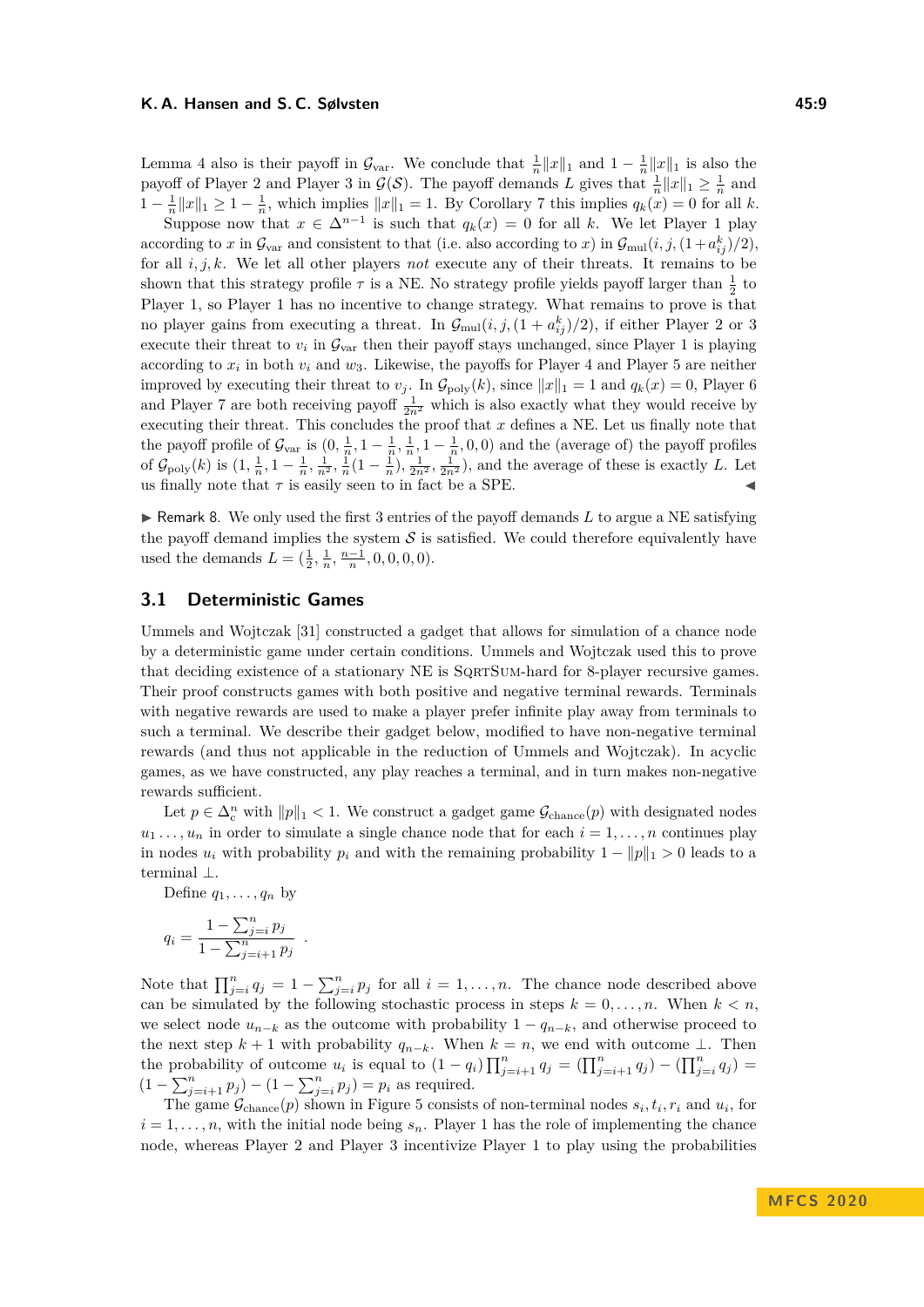#### **45:10 ∃**R**-Completeness of Stationary Nash Equilibria**

<span id="page-9-0"></span>

**Figure 5** The game  $\mathcal{G}_{\text{chance}}(p)$ .

 $q_1, \ldots, q_n$  by means of threats. In nodes  $t_i$  Player 1 has the choice between node  $u_i$ , or when  $i > 1$  continuing in node  $s_{i-1}$  and when  $i = 1$  end in a terminal with rewards  $(1, 0, 1)$ , corresponding to  $\perp$ . Before each node  $t_i$ , Player 2 and Player 3 are able to threat to end in terminals with rewards  $(0, 1 - \hat{q}_i, 0)$  and  $(0, 0, \hat{q}_i)$  from nodes  $s_i$  and  $t_i$ , respectively, where we define  $\hat{q}_i$  by

$$
\hat{q}_i = \prod_{j=1}^i q_j = \frac{1 - \sum_{j=1}^n p_j}{1 - \sum_{j=i+1}^n p_j}
$$

<span id="page-9-1"></span>**Lemma 9.** *Consider the game derived from*  $\mathcal{G}_{\text{chance}}(p)$  *where each node*  $u_i$  *is changed to be a terminal node with rewards* (1*,* 1*,* 0)*. Then, play according to any stationary NE in which Player 1 receives payoff 1 reaches terminal*  $u_i$  with probability  $p_i$ , for all *i*.

*.*

**Proof.** For Player 1 to receive payoff 1, play must reach either one of the terminals  $u_i$  or ⊥ with probability 1, so no threat is executed by Player 2 and Player 3. Suppose Player 1 chooses node  $u_i$  with probability  $1 - q'_i$ , for every *i*. Since Player 3 only receives a positive reward in  $\perp$ , play must reach  $\perp$  with positive probability which means  $q_i' > 0$  for all *i*. For a given *i* and conditioned on play reaching  $s_i$ , Player 2 receives payoff  $1 - \prod_{j=1}^i q'_j$  and Player 3 receives payoff  $\prod_{j=1}^{i} q'_j$ . For Player 2 and Player 3 to not execute their threats in  $s_i$ and  $r_i$  it is required that  $1 - \prod_{j=1}^i q'_j \ge 1 - \prod_{j=1}^i q_j$  and  $\prod_{j=1}^i q'_j \ge \prod_{j=1}^i q_j$ , which implies  $\prod_{j=1}^{i} q'_{j} = \prod_{j=1}^{i} q_{j}$ . Since this must hold for all *i*, we have  $q'_{i} = q_{i}$  for all *i*, and thus play reaches terminal  $u_i$  with probability  $p_i$  for all  $i$ .

Using the construction above, we replace the chance nodes in  $\mathcal{G}(\mathcal{S})$  used to prove Theorem [2.](#page-5-2) We combine  $v_0$  and its two immediate chance nodes into a single one, that leads to  $v_1, v_2, \ldots, v_n$  in  $\mathcal{G}_{var}$  with probability  $\frac{1}{4n}$  and  $\mathcal{G}_{poly}(1), \ldots, \mathcal{G}_{poly}(\ell)$  with probability  $\frac{1}{4\ell}$ . With the remaining probability of  $\frac{1}{2}$  it leads to a new terminal  $\perp_0$  where all 7 original players of  $\mathcal{G}(\mathcal{S})$  receive payoff 0. This modified chance node is replaced by the gadget of Lemma [9,](#page-9-1) adding 3 new players. In the terminals of all subgames (including the terminals added next), the first two newly added players receive payoff 1 while the third receives 0. Similarly, the chance node within each  $\mathcal{G}_{poly}(k)$  can altered to lead with probability  $\frac{1}{2}$  to a terminal  $\perp_k$ and with probability  $\frac{1}{2n^2}$  to  $\mathcal{G}_{\text{mul}}(i, j, (1 + a_{i,j}^k)/2)$ , for all  $i, j, k$ . To compensate that original players receive payoff 0 in  $\perp_k$ , the payoff in the threats by the original sixth and seventh player is decreased to  $\frac{1}{4n^2}$ . Since each  $\mathcal{G}_{\text{poly}}(k)$  is independent of the other, then all chance nodes can be implemented by only another 3 players, the first two of which gain payoff 1 in all  $\mathcal{G}_{\text{mul}}(i, j, (1 + a_{i,j}^k)/2)$  and the last gains payoff 0, while all three gain 0 in the  $\perp_0$  and in  $\mathcal{G}_{var}$ .

<span id="page-9-2"></span>We therefore obtain the following result for deterministic recursive games.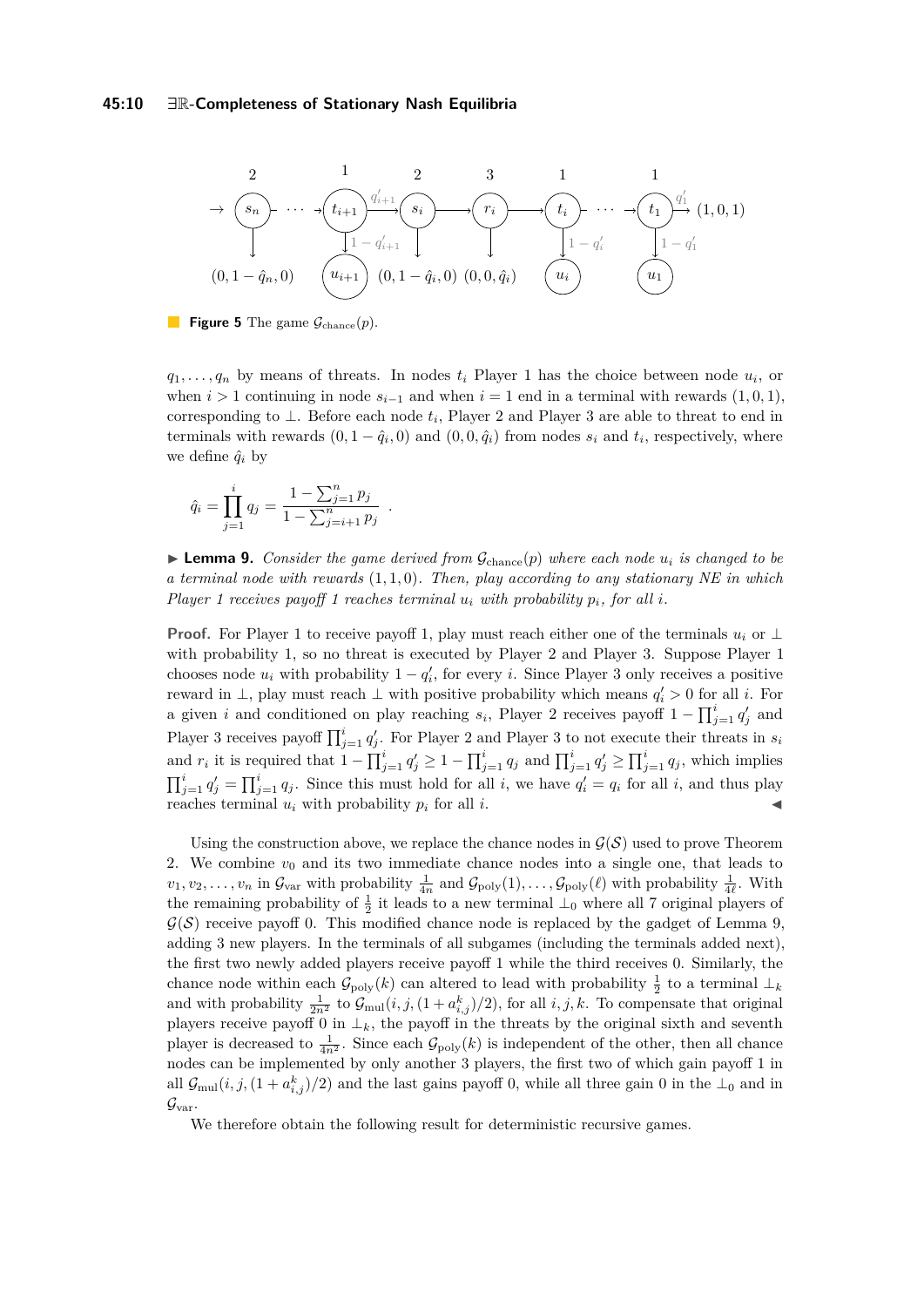#### K. A. Hansen and S. C. Sølvsten **1988** and the sense of the sense of the sense of the 45:11

I **Theorem 10.** *It is* ∃R*-complete to decide whether for a given m-player deterministic recursive game G and payoff demands*  $L \in \mathbb{R}^m$  *there exists a stationary NE*  $\tau$  *with*  $U(\tau) \geq L$ *. The problem is* ∃R*-complete even for 13-player acyclic deterministic recursive games with non-negative rewards. The same result holds for the analogous problem for stationary SPE.*

**Proof.** The result follows by similar argumentation as in the proof of Theorem [2](#page-5-2) on the payoff vector  $L = (\frac{1}{8}, \frac{3}{8n}, \frac{3}{8}(1 - \frac{1}{n}), 0, 0, 0, 0, 1, 0, 0, \frac{1}{4}, 0, 0)$  together with Lemma [9.](#page-9-1)

# **3.2 Stationary NE where a Player Wins Almost Surely**

<span id="page-10-0"></span>Theorem [2](#page-5-2) was proven using a payoff demand *L* that is non-zero for more than one player. In applications of verification and synthesis it is of interest to discern whether there exists a Nash equilibria in a game with terminal rewards in  $\{0, 1\}$ , where a single player can expect payoff 1.



**Figure 6** The game  $\mathcal{G}_{\text{sure}}(\mathcal{S})$ .

Consider the game  $\mathcal{G}_{\text{sure}}(\mathcal{S})$  in Figure [6,](#page-10-0) where Player 1, Player 2, and Player 3 can choose to not continue into the game  $\mathcal{G}(\mathcal{S})$  used in the proof of Theorem [2,](#page-5-2) but instead end the game early at a terminal with payoff *L* of Remark [8.](#page-8-0) An eighth player is added, who always gains payoff 1 in  $\mathcal{G}(\mathcal{S})$  but only payoff 0 at the newly added terminal. Since this construction only consists of non-negative fractional terminal rewards, then one may replace all terminals with chance nodes that lead to binary terminal rewards without altering the expected payoff. From Theorem [2](#page-5-2) we then obtain.

<span id="page-10-1"></span>I **Theorem 11.** *It is* ∃R*-complete to decide whether for a given m-player recursive game G, in which all rewards are 0 or 1, and a given k, there exists a stationary NE in which Player k is almost surely winning. The problem is* ∃R*-complete even for acyclic 8-player recursive games. The same result holds for the analogous problem for stationary SPE.*

**Proof.** In a stationary NE of  $\mathcal{G}_{\text{sure}}(\mathcal{S})$ , Player 8 is almost surely winning if and only if neither Player 1, Player 2, nor Player 3 execute their threat to end the game early. Their expected payoff for executing the threat is respectively  $\frac{1}{2}$ ,  $\frac{1}{n}$ , and  $\frac{n-1}{n}$ , which also is their expected payoff in the proof of Theorem [2.](#page-5-2) That is, the three players effectively enforce the payoff demand *L* to  $\mathcal{G}(\mathcal{S})$ .

## **3.3 Stationary NE without Payoff Demands**

Theorem [2](#page-5-2) settles the complexity of deciding existence of stationary NE satisfying payoff demands. While deciding the mere existence of any NE may seem an easier problem, we show it is just as hard.

Suppose that we have an *m*-player gadget game  $\mathcal{G}_{\text{noNE}}$  which does not have a stationary NE and Player 1, 2, and 3 receive payoff 0 for *all* strategy profiles of the players; examples of such gadgets will be elaborated below. Let *L* be given by Remark [8.](#page-8-0) Construct now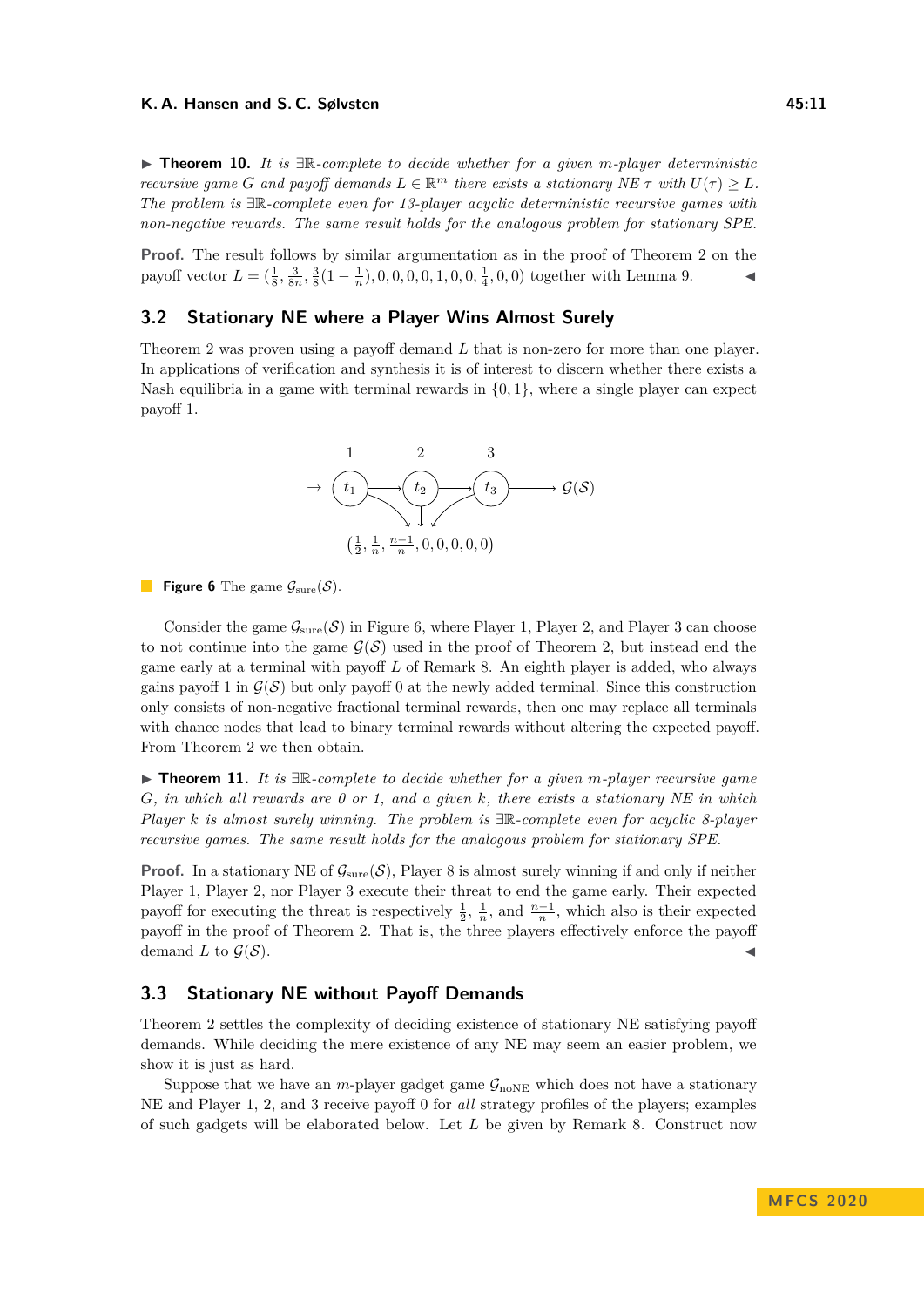#### **45:12 ∃**R**-Completeness of Stationary Nash Equilibria**

the game  $\mathcal{G}_{\text{NFE}}(\mathcal{S})$  shown in Figure [7a,](#page-11-0) where similar to  $\mathcal{G}_{\text{sure}}(\mathcal{S})$  the first three players can choose not to go into  $\mathcal{G}(\mathcal{S})$  but into a different subgame. On this alternative path, a chance node  $t_4$  leads with probability  $\frac{1}{2}$  to a terminal, which has twice the payoff demand *L*. In the other case, the chance node leads to  $\mathcal{G}_{\text{noNE}}$ .

<span id="page-11-0"></span>

**Figure 7** The games  $\mathcal{G}_{\exists \text{NE}}(\mathcal{S})$  and  $\mathcal{G}'_{\exists \text{NE}}(\mathcal{S})$ .

<span id="page-11-2"></span>**► Lemma 12.** *The game*  $G_{\text{NFE}}(S)$  *has a stationary NE if and only if there is a stationary NE* of  $\mathcal{G}(\mathcal{S})$  *satisfying the payoff demands*  $L$ *.* 

**Proof.** Since  $\mathcal{G}_{\text{novE}}$  does not permit a stationary NE, the game  $\mathcal{G}_{\text{DNE}}(\mathcal{S})$  has a NE if and only if none of Player 1, Player 2, and Player 3 execute their threat to go to *t*4. Similarly to the proof of Theorem [11,](#page-10-1) the three players enforce the payoff demand *L* of Remark [8](#page-8-0) to  $\mathcal{G}(\mathcal{S}).$ 

Boros and Gurvich [\[5\]](#page-13-14) and Kuipers et al. [\[24\]](#page-14-17) (cf. [\[30,](#page-14-12) Proposition 3.3]) construct a (cyclic) 3-player recursive game with non-negative rewards which has no stationary NE. We may let Player 4, 5, and 6 take the role of playing in this game, letting Player 1, 2, and 3 receive reward 0 in all terminals. Together with Theorem [2](#page-5-2) we obtain the following result.

<span id="page-11-1"></span>I **Theorem 13.** *It is* ∃R*-complete to decide whether a given m-player recursive game has a stationary NE, even for 7-player recursive games with non-negative rewards.*

In continuation of Section [3.1](#page-8-1) we would like to dispense with the chance node  $t_4$  to thereby combine Theorem [10](#page-9-2) with Theorem [13.](#page-11-1) We thus consider the game in Figure [7b,](#page-11-0) where  $t_4$  has been removed in favor of going directly to  $\mathcal{G}_{\text{noNE}}$  and a threat is added for the chance node implemented by Player 8 and 11. Unlike above, since play never reaching a terminal results in payoff 0, then it is not possible to guarantee positive payoffs in the  $\mathcal{G}_{\text{nowE}}$ . Instead, let  $\mathcal{G}(\mathcal{S})'$  be the game obtained from  $\mathcal{G}(\mathcal{S})$  of Theorem [10](#page-9-2) where all terminal rewards of Player 1, 2, 3, 8, and 11 have been decreased by  $\frac{1}{8}$ ,  $\frac{3}{8n}$ ,  $\frac{3n-3}{8n}$ , 1, and  $\frac{1}{4}$ , respectively. Since the game is acyclic, and hence reaches a terminal with probability 1, this does not change the NE of the game, but just subtracts  $\frac{1}{8}$ ,  $\frac{3}{8n}$ ,  $\frac{3n-3}{8n}$ , 1, and  $\frac{1}{4}$  from the NE payoffs of Player 1, 2, 3, 8, and 11, respectively.

Boros et al. [\[6\]](#page-13-15) recently constructed a *deterministic* 3-player recursive game without a stationary NE. As above, we can let Player 4, 5, and 6 take the role of playing in this game . Repeating the arguments in the proof of Lemma [12](#page-11-2) and Theorem [10](#page-9-2) we obtain the following result.

I **Theorem 14.** *It is* ∃R*-complete to decide whether a given m-player deterministic recursive game has a stationary NE, even for*  $m = 13$ .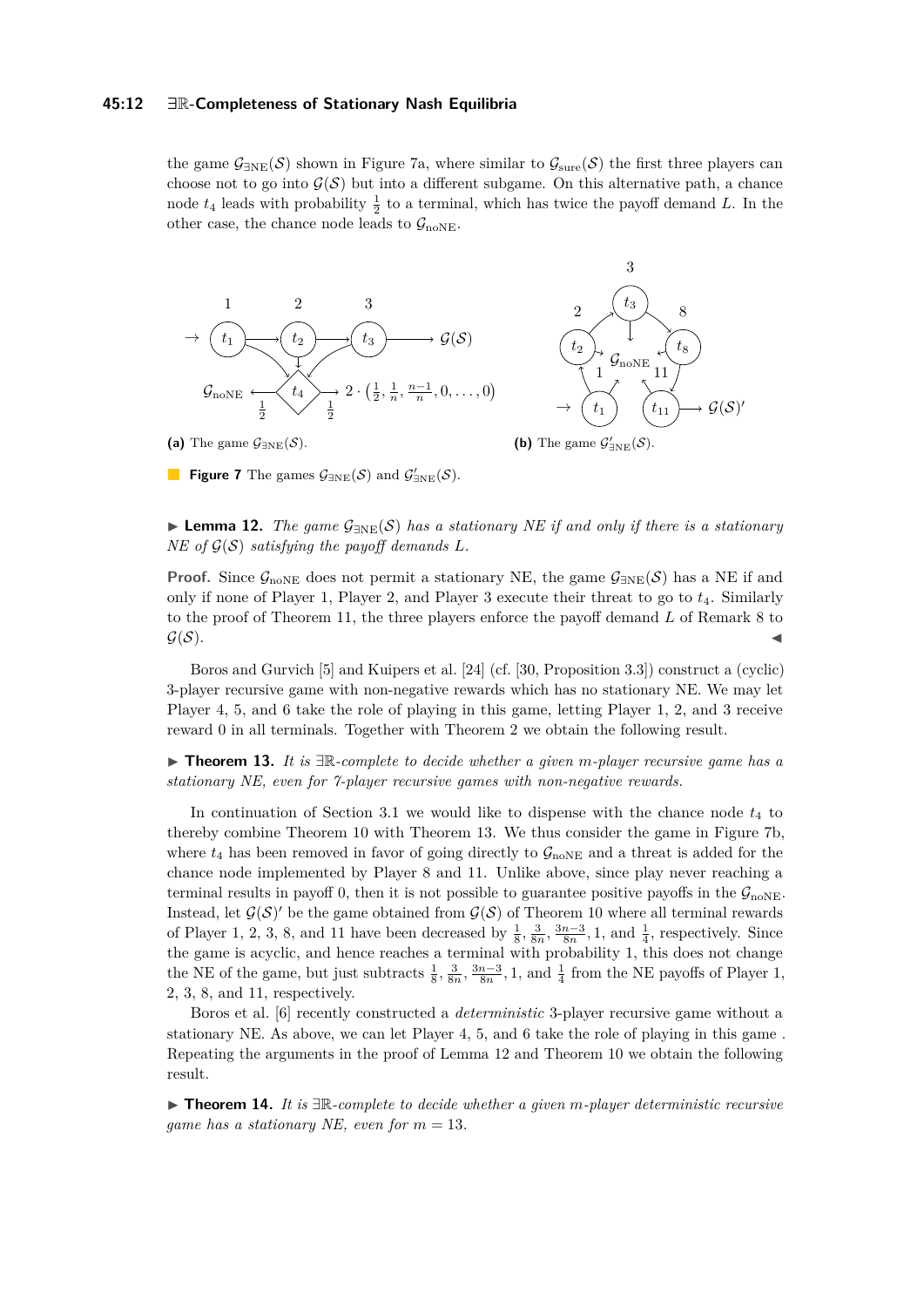## <span id="page-12-0"></span>**3.4** *ω***-Regular Objectives and Mean-Payoff Games**

Ummels and Wojtczak proved membership of PSPACE by giving reductions to ETR for the problem of deciding existence of a stationary NE meeting given payoff constraints in several classes of perfect information games. For stochastic games where all players have Streett or Rabin objectives (Streett-Rabin games) or all players have Muller objectives, the reduction is non-determistic [\[33\]](#page-14-9). For mean-payoff games a deterministic reduction to ETR is given [\[31\]](#page-14-10). Using the characterization of ∃R in terms of nondeterministic Blum-Shub-Smale machines, the many-one reductions may be combined with decision of ETR, thereby proving ∃R-membership for these problems.

Street-Rabin games generalize reach-a-set games and stay-in-a-set games where all objectives are terminal. One may prove ∃R-membership for general reach-a-set and stay-in-a-set games in a similar way as Ummels and Wojtczak did.

I **Theorem 15.** *It is* ∃R*-complete to decide whether a given m-player perfect information reach-a-set game has a stationary NE, even for*  $m = 7$ .

**Proof.** Recursive games with non-negative rewards may, after normalizing rewards to [0*,* 1], be viewed as a special case of reach-a-set games. The result then follows from Theorem [13.](#page-11-1)

I **Theorem 16.** *It is* ∃R*-complete to decide whether a given m-player perfect information stay-in-a-set game has a stationary NE, even for*  $m = 7$ .

**Proof.** Hansen and Raskin [\[22\]](#page-14-18) constructed a 2-player perfect information stay-in-a-set game without any stationary NE. We may use this game in place of  $\mathcal{G}_{\text{novE}}$  in the proof of Theorem [13.](#page-11-1) Namely, consider transforming the game  $\mathcal{G}_{\text{NLE}}(\mathcal{S})$  by first dividing all rewards by 2 and then subtracting 1 from all rewards. This does not alter the set of NE of the game, but maps all rewards to the interval [−1*,* 0], which may then be viewed as a stay-in-a-set game with terminal safety objectives. We may then replace  $\mathcal{G}_{\text{nowE}}$  by the 2-player stay-in-a-set game of Hansen and Raskin, where we let Player 4 and Player 5 take the role of the 2 players and all nodes of this game are excluded from the safe sets of Player 1, 2, and 3.

Let us finally consider mean-payoff games. Ummels and Wojtczak [\[31\]](#page-14-10) note that nonnegative fractional terminal rewards may in mean-payoff games be simulated with a simple cycle where all rewards are chosen from the set  $\{0,1\}$ . Since the construction of  $\mathcal{G}(\mathcal{S})$  used to prove Theorem [2](#page-5-2) and [10](#page-9-2) only uses non-negative fractional terminal rewards, then with the ∃R-membership result above we thus obtain analogous results to Theorem [2](#page-5-2) and [10](#page-9-2) for mean-payoff games with binary rewards.

I **Theorem 17.** *It is* ∃R*-complete to decide whether a given m-player perfect information mean-payoff game where all rewards are 0 or 1 has a stationary NE that satisfies a given payoff demand, even for m* = 7*. The same result holds for the analogous problem for stationary SPE.*

I **Theorem 18.** *It is* ∃R*-complete to decide whether a given m-player deterministic perfect information mean-payoff game with binary rewards has a stationary NE that satisfies a given payoff demand, even for m* = 13*. The same result holds for the analogous problem for stationary SPE.*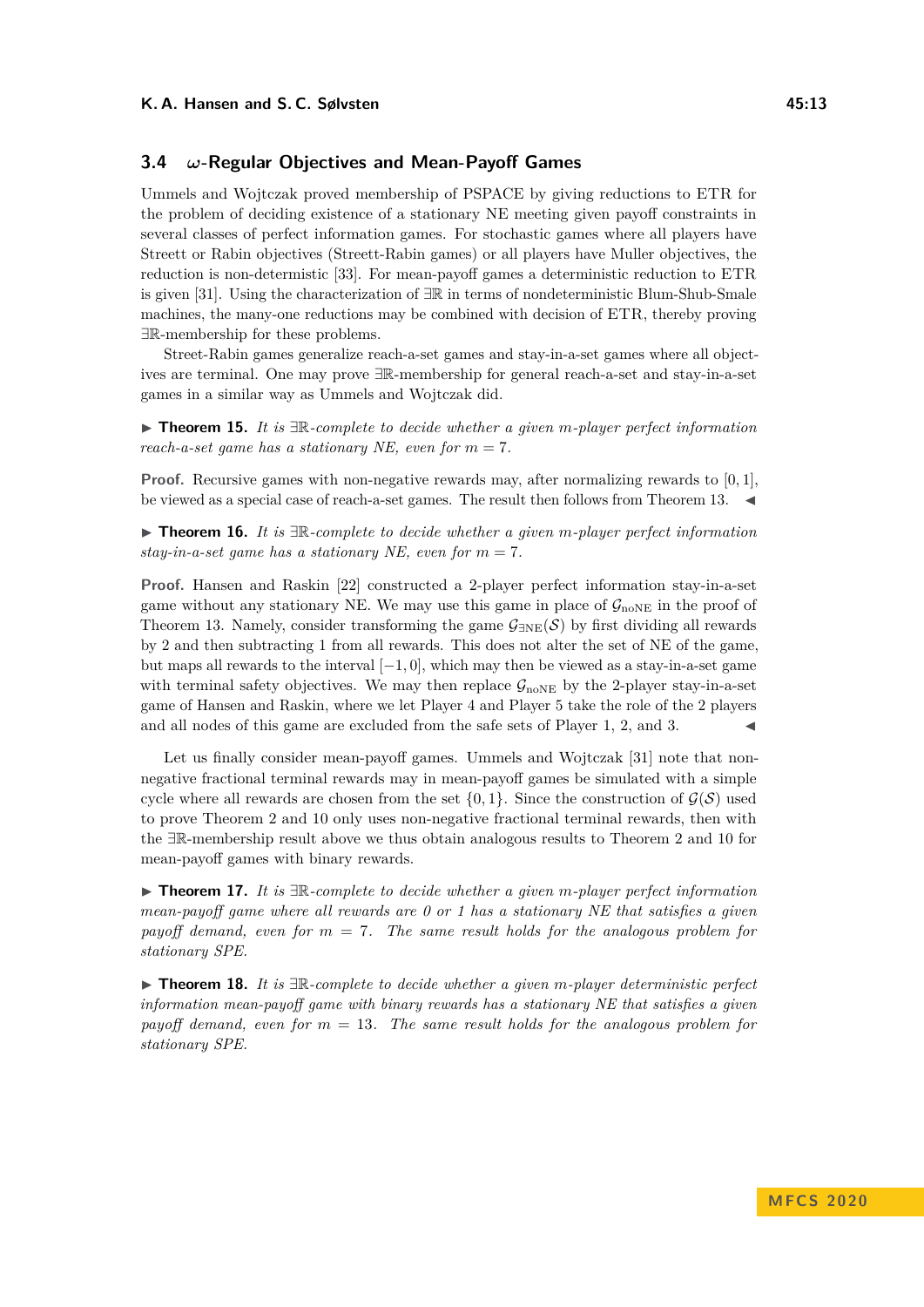#### **References**

- <span id="page-13-5"></span>**1** Marie Louisa Tølbøll Berthelsen and Kristoffer Arnsfelt Hansen. On the computational complexity of decision problems about multi-player nash equilibria. In Dimitris Fotakis and Evangelos Markakis, editors, *SAGT*, volume 11801 of *Lecture Notes in Computer Science*, pages 153–167. Springer, 2019. [doi:10.1007/978-3-030-30473-7\\_11](https://doi.org/10.1007/978-3-030-30473-7_11).
- <span id="page-13-3"></span>**2** Vittorio Bilò and Marios Mavronicolas. A catalog of ∃R-complete decision problems about Nash equilibria in multi-player games. In Nicolas Ollinger and Heribert Vollmer, editors, *STACS 2016*, volume 47 of *LIPIcs*, pages 17:1–17:13. Schloss Dagstuhl - Leibniz-Zentrum für Informatik, 2016. [doi:10.4230/LIPIcs.STACS.2016.17](https://doi.org/10.4230/LIPIcs.STACS.2016.17).
- <span id="page-13-4"></span>**3** Vittorio Biló and Marios Mavronicolas. ∃R-complete decision problems about symmetric Nash equilibria in symmetric multi-player games. In Heribert Vollmer and Brigitte Vallé, editors, *STACS 2017*, volume 66 of *LIPIcs*, pages 13:1–13:14. Schloss Dagstuhl–Leibniz-Zentrum für Informatik, 2017. [doi:10.4230/LIPIcs.STACS.2017.13](https://doi.org/10.4230/LIPIcs.STACS.2017.13).
- <span id="page-13-12"></span>**4** Lenore Blum, Mike Shub, and Steve Smale. On a theory of computation and complexity over the real numbers: NP-completeness, recursive functions and universal machines. *Bull. Amer. Math. Soc.*, 21(1):1–46, 1989. [doi:10.1090/S0273-0979-1989-15750-9](https://doi.org/10.1090/S0273-0979-1989-15750-9).
- <span id="page-13-14"></span>**5** E. Boros and V. Gurvich. On Nash-solvability in pure stationary strategies of finite games with perfect information which may have cycles. *Mathematical Social Sciences*,  $46(2):207-241$ , 2003. [doi:10.1016/S0165-4896\(03\)00077-5](https://doi.org/10.1016/S0165-4896(03)00077-5).
- <span id="page-13-15"></span>**6** Endre Boros, Vladimir Gurvich, Martin Milanič, Vladimir Oudalov, and Jernej Vičič. A threeperson deterministic graphical game without nash equilibria. *Discrete Applied Mathematics*, 243:21–38, 2018. [doi:10.1016/j.dam.2018.01.008](https://doi.org/10.1016/j.dam.2018.01.008).
- <span id="page-13-7"></span>**7** Patricia Bouyer, Nicolas Markey, and Daniel Stan. Mixed nash equilibria in concurrent terminalreward games. In *34th International Conference on Foundation of Software Technology and Theoretical Computer Science (FSTTCS 2014)*, volume 29 of *Leibniz International Proceedings in Informatics (LIPIcs)*, pages 351–363, 2014. [doi:10.4230/LIPIcs.FSTTCS.2014.351](https://doi.org/10.4230/LIPIcs.FSTTCS.2014.351).
- <span id="page-13-11"></span>**8** Peter Bürgisser and Felipe Cucker. Exotic quantifiers, complexity classes, and complete problems. *Foundations of Computational Mathematics*, 9(2):135–170, 2009. [doi:10.1007/](https://doi.org/10.1007/s10208-007-9006-9) [s10208-007-9006-9](https://doi.org/10.1007/s10208-007-9006-9).
- <span id="page-13-13"></span>**9** John Canny. Some algebraic and geometric computations in pspace. *Proceedings of the Annual ACM Symposium on Theory of Computing*, pages 460–467, January 1988. [doi:](https://doi.org/10.1145/62212.62257) [10.1145/62212.62257](https://doi.org/10.1145/62212.62257).
- <span id="page-13-10"></span>**10** Krishnendu Chatterjee, Rupak Majumdar, and Marcin Jurdzinski. On Nash equilibria in stochastic games. In Jerzy Marcinkowski and Andrzej Tarlecki, editors, *CSL 2004*, volume 3210 of *Lecture Notes in Computer Science*, pages 26–40. Springer, 2004. [doi:10.1007/](https://doi.org/10.1007/978-3-540-30124-0_6) [978-3-540-30124-0\\_6](https://doi.org/10.1007/978-3-540-30124-0_6).
- <span id="page-13-1"></span>**11** Xi Chen and Xiaotie Deng. Settling the complexity of two-player Nash equilibrium. In *47th Annual IEEE Symposium on Foundations of Computer Science (FOCS 2006)*, pages 261–272. IEEE Computer Society Press, 2006. [doi:10.1109/FOCS.2006.69](https://doi.org/10.1109/FOCS.2006.69).
- <span id="page-13-6"></span>**12** Ankush Das, Shankara Narayanan Krishna, Lakshmi Manasa, Ashutosh Trivedi, and Dominik Wojtczak. On pure nash equilibria in stochastic games. In *Theory and Applications of Models of Computation*, pages 359–371. Springer International Publishing, 2015.
- <span id="page-13-0"></span>**13** Constantinos Daskalakis, Paul W. Goldberg, and Christos H. Papadimitriou. The complexity of computing a Nash equilibrium. *SIAM J. Comput.*, 39(1):195–259, 2009. [doi:10.1137/](https://doi.org/10.1137/070699652) [070699652](https://doi.org/10.1137/070699652).
- <span id="page-13-9"></span>**14** A. Ehrenfeucht and J. Mycielski. Positional strategies for mean payoff games. *International Journal of Game Theory*, 8(2):109–113, 1979. [doi:10.1007/BF01768705](https://doi.org/10.1007/BF01768705).
- <span id="page-13-2"></span>**15** Kousha Etessami and Mihalis Yannakakis. On the complexity of Nash equilibria and other fixed points. *SIAM J. Comput.*, 39(6):2531–2597, 2010. [doi:10.1137/080720826](https://doi.org/10.1137/080720826).
- <span id="page-13-8"></span>**16** H. Everett. Recursive games. In *Contributions to the Theory of Games Vol. III*, volume 39 of *Ann. Math. Studies*, pages 67–78. Princeton University Press, 1957. [doi:10.1515/](https://doi.org/10.1515/9781400882151-004) [9781400882151-004](https://doi.org/10.1515/9781400882151-004).